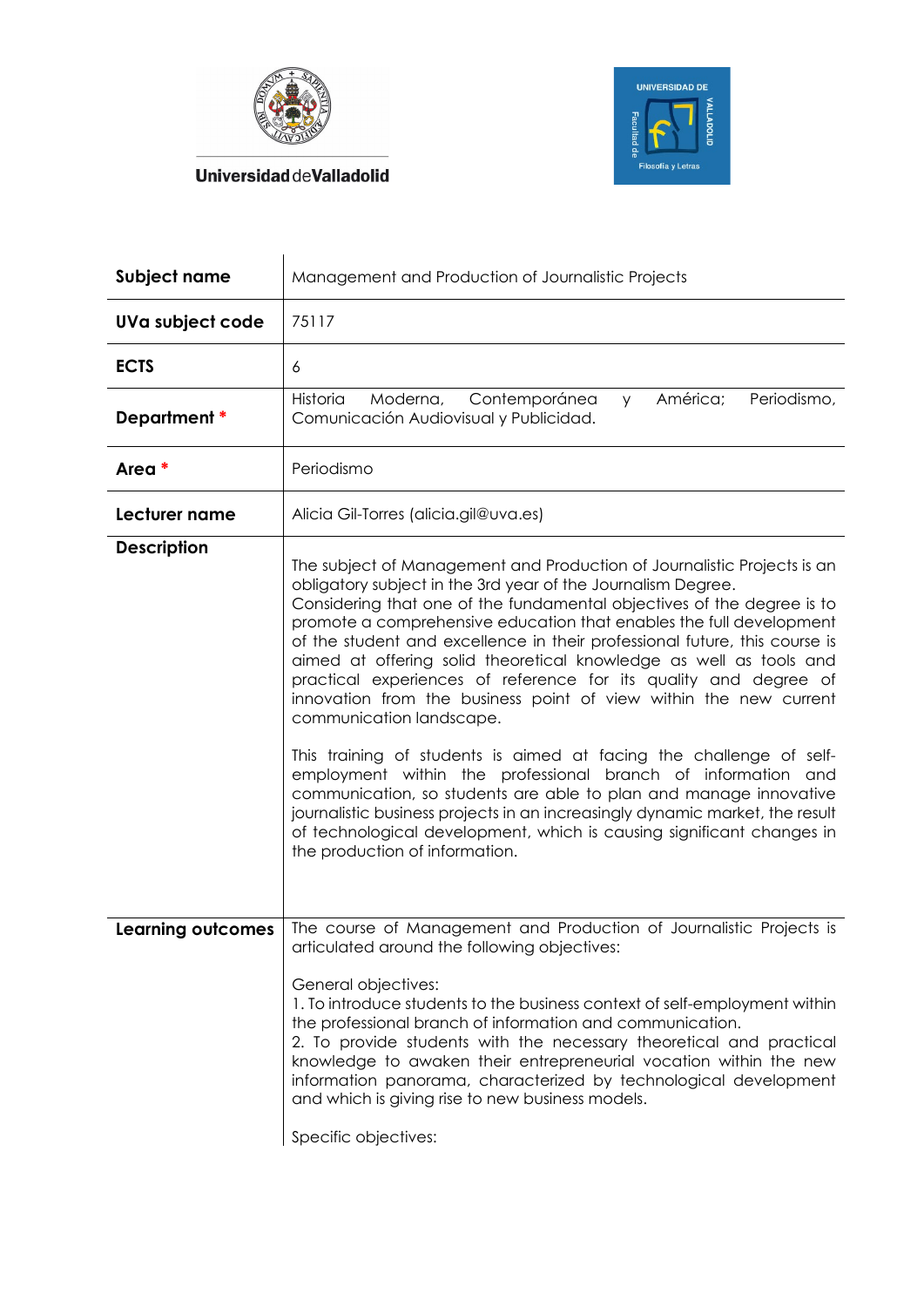

**UniversidaddeValladolid** 



|                 | 1. To develop competences and skills for the planning and management<br>of business projects within the new context of information and<br>communication.<br>2. To promote in students the entrepreneurial spirit and business<br>innovation through the theoretical and especially practical study of the<br>various initiatives' successful businesses within the journalistic context both<br>nationally and international.<br>At the end of the course, students should be able to create their own<br>Project.                                                                                                                                                                                                                                                                                                                                                                                            |
|-----------------|---------------------------------------------------------------------------------------------------------------------------------------------------------------------------------------------------------------------------------------------------------------------------------------------------------------------------------------------------------------------------------------------------------------------------------------------------------------------------------------------------------------------------------------------------------------------------------------------------------------------------------------------------------------------------------------------------------------------------------------------------------------------------------------------------------------------------------------------------------------------------------------------------------------|
| <b>Contents</b> | Part I. Current overview of the media land<br>The media sector has undergone such a rapid evolution that the<br>traditional boundaries of the media no longer make sense. Now<br>companies and users are media, which means that they are both<br>generators, publishers and disseminators of their own content and<br>messages for their audiences of interest.<br>Technological progress has made this change in the landscape of the<br>information, emerging new forms of communication focused on the<br>online world and which are already, today, in common use throughout<br>society.<br>Lectures:<br>1. Current situation of media corporations and their audiences<br>2. Reality of the press<br>3. Reality of television<br>4. Radio reality<br>5. Internet reality<br>6. The potential market niches: analysis of trends in the sector of<br>information in Spain<br>Part II. Project preparation |
|                 | Every project that wants to be executed must have a process of research<br>and maturation to choose the time of departure, legal form, economic<br>plan, marketing plan and the best possible tools. The student should be<br>able to identify the different processes that are needed within the course<br>of the idea, its production and sells (marketing). In other words, everything<br>that involves a flow of knowledge and that leads to the development of<br>a complete action plan to launch your project.<br>Lectures:<br>7. Analysis of the General Environment (PEST)<br>8. Legal obligations and implementation<br>9. Market analysis<br>10. Economic plan<br>11. Communication and marketing plan<br>12. Digital Marketing Plan<br>Part III. Project launch and follow-up                                                                                                                     |